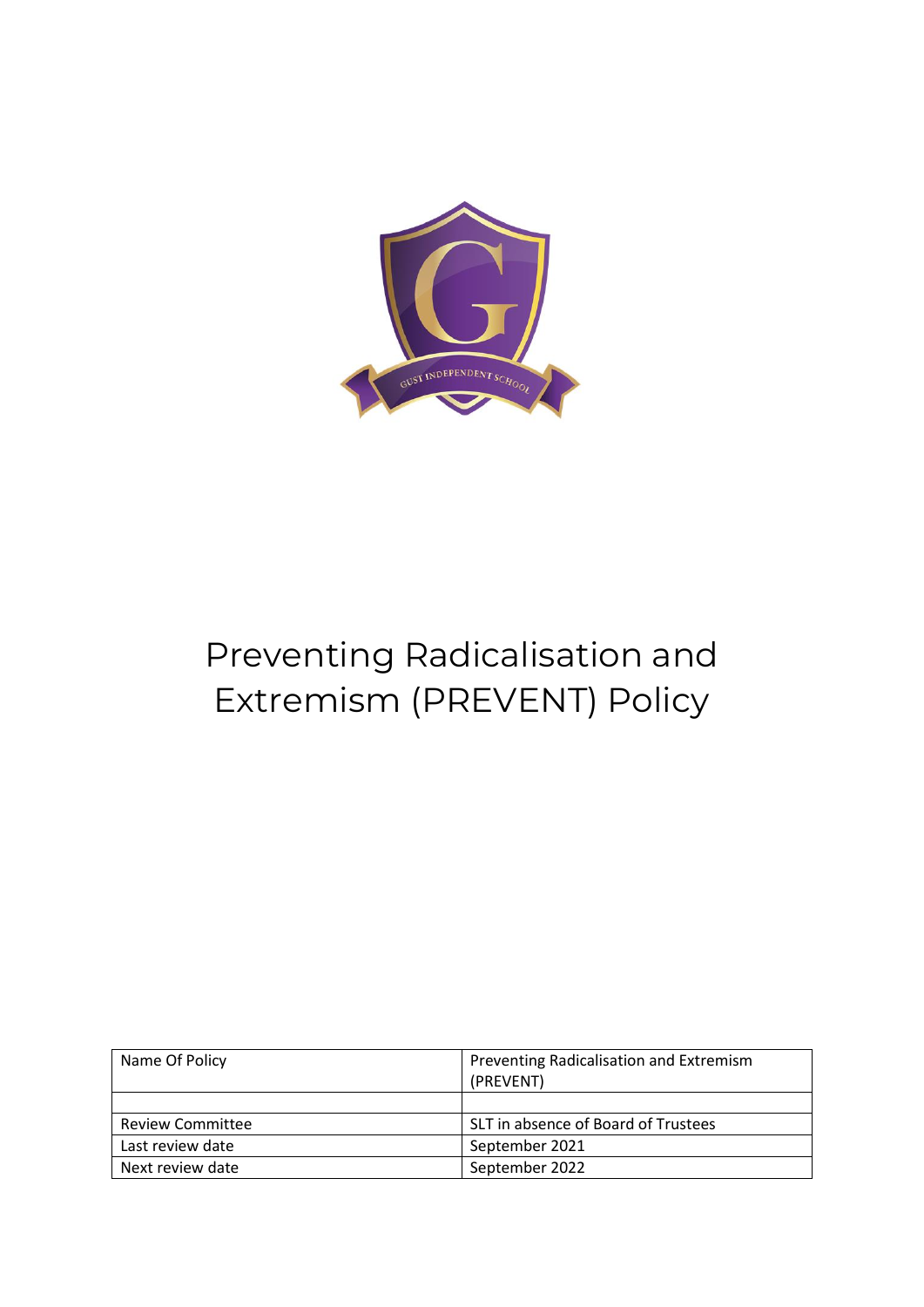## **1.** POLICY STATEMENT

GUST Independent School is fully committed to safeguarding and promoting the welfare of all its pupils. Every member of staff recognises that safeguarding against radicalisation and extremism is no different to safeguarding against any other vulnerability in today's society. The Preventing Radicalisation and Extremism Policy sets out our beliefs, strategies and procedures to protect vulnerable individuals from being radicalised or exposed to extremist views, by identifying who they are and promptly providing them with support.

## 2. LINKS TO OTHER POLICIES

The GUST Preventing Radicalisation and Extremism Policy links to the following school policies:

- Child Protection and Safeguarding
- Equality and Diversity Policy
- Anti-bullying Policy
- Positive Behaviour Management Policy
- E-Safety Policy.

The following national guidelines should also be read when working with this policy:

- PREVENT Strategy HM Government
- Keeping Children Safe in Education DfE 2019
- Working Together to Safeguard Children HM Government 2018.

#### 3. AIMS AND PRINCIPLES

3.1 The GUST Preventing Radicalisation and Extremism Policy is intended to provide a framework for dealing with issues relating to vulnerability, radicalisation and exposure to extreme views. We recognise that we are well placed to be able to identify safeguarding issues and this policy clearly sets out how the school will deal with such incidents and identifies how the curriculum and ethos underpins our actions.

3.2 The objectives are that:

- All governors, teachers, teaching assistants and non-teaching staff will have an understanding of what radicalisation and extremism are and why we need to be vigilant in school.
- All governors, teachers, teaching assistants and non-teaching staff will know what the school policy is on tackling extremism and radicalisation and will follow the policy guidance swiftly when issues arise.
- All pupils will understand the dangers of radicalisation and exposure to extremist views; building resilience against these and knowing what to do if they experience them.
- All parents/carers and pupils will know that the school has policies in place to keep pupils safe from harm and that the school regularly reviews its systems to ensure they are appropriate and effective.

3.3 The main aims of this policy are to ensure that staff are fully engaged in being vigilant about radicalisation; that they overcome professional disbelief that such issues will not happen here and ensure that we work alongside other professional bodies and agencies to ensure that our pupils are safe from harm.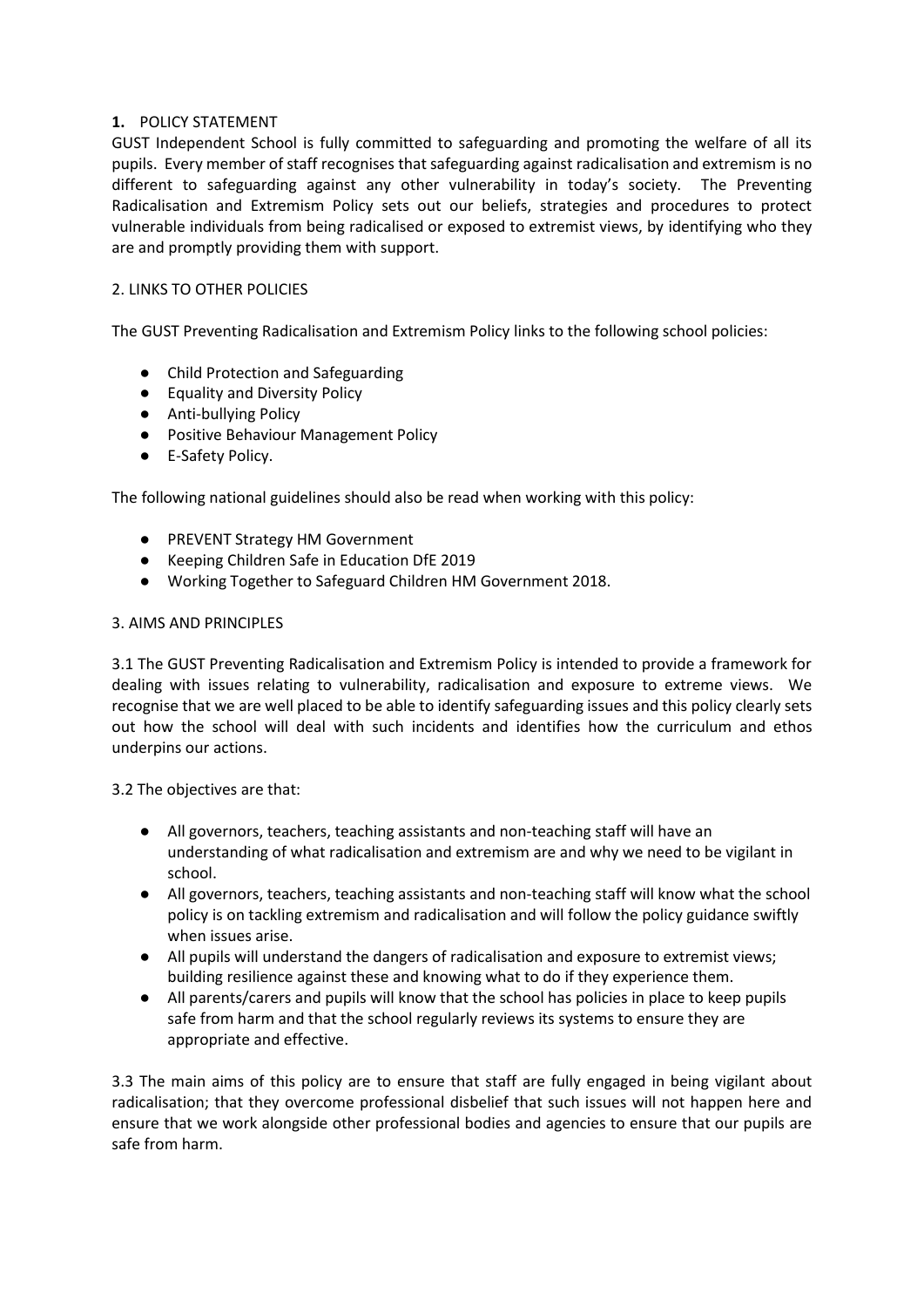#### 4. DEFINITIONS AND INDICATORS

4.1 Radicalisation is defined as the act or process of making a person more radical or favouring of extreme or fundamental changes in political, economic or social conditions, institutions or habits of the mind.

4.2 Extremism is defined as the holding of extreme political or religious views.

4.3 There are a number of behaviours which may indicate a child is at risk of being radicalised or exposed to extreme views. These include:

- Spending increasing time in the company of other suspected extremists.
- Changing their style of dress or personal appearance to accord with the group.
- Day-to-day behaviour becoming increasingly centred on an extremist ideology, group or cause.
- Loss of interest in other friends and activities not associated with the extremist ideology, group or cause.
- Possession of materials or symbols associated with an extremist cause.
- Attempts to recruit others to the group/cause.
- Communications with others that suggests identification with a group, cause or ideology.
- Using insulting to derogatory names for another group.
- Increase in prejudice-related incidents committed by that person these may include:
	- physical or verbal assault
	- provocative behaviour
	- damage to property
	- derogatory name calling
	- possession of prejudice-related materials
	- prejudice related ridicule or name calling
	- inappropriate forms of address
	- refusal to cooperate
	- attempts to recruit to prejudice-related organisations
	- condoning or supporting violence towards others.

#### 5. PROCEDURES FOR REFERRALS

5.1 Although serious incidents involving radicalisation have not occurred at GUST to date, it is important for us to be constantly vigilant and remain fully informed about the issues which affect the local area, city and society in which we teach. Staff are reminded to suspend any 'professional disbelief' that instances of radicalisation 'could not happen here' and to be 'professionally inquisitive' where concerns arise, referring any concerns through the appropriate channels. (See appendix  $1 -$ Dealing with referrals)

5.2 We believe that it is possible to intervene to protect people who are vulnerable. Early intervention is vital and staff must be aware of the established processes for front line professionals to refer concerns about individuals and/or groups. We must have the confidence to challenge, the confidence to intervene and ensure that we have strong safeguarding practices based on the most up-to-date guidance and best practise.

5.3 The Designated Safeguarding Lead (DSL) will deal swiftly with any referrals made by staff or with concerns reported by staff.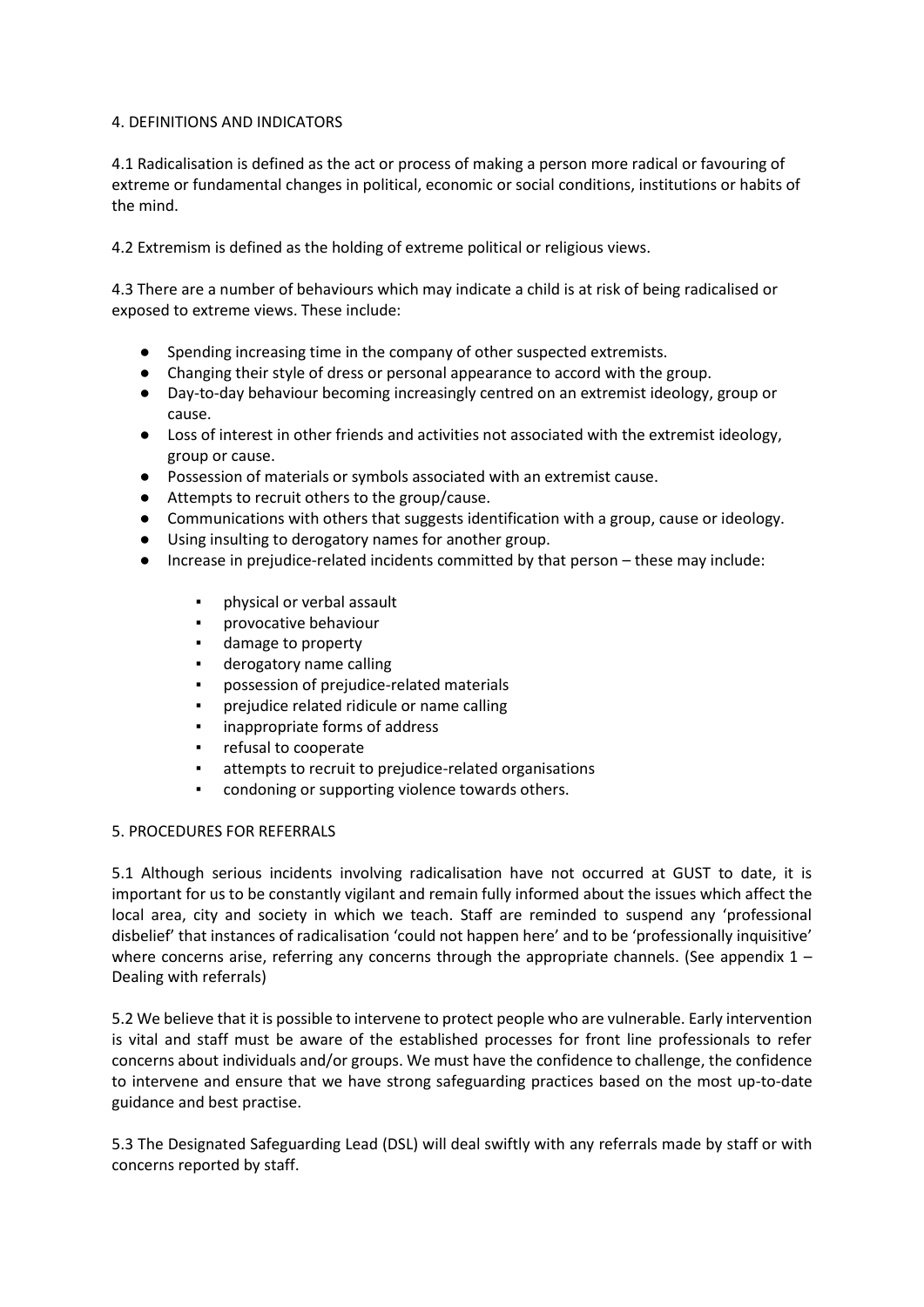5.4 The Headteacher and DSL will discuss the most appropriate course of action on a case-by-case basis and will decide when a referral to external agencies is needed (see appendix 1 – Dealing with referrals)

5.5 As with any child protection referral, staff must be made aware that if they do not agree with a decision not to refer, they can make the referral themselves and will be given the contact details by Lead.

#### 6. GOVERNORS, LEADERS AND STAFF

6.1 The Headteacher and Lead are the leaders for referrals relating to extremism and radicalisation. In the unlikely event that no Lead and the Headteacher are not available, all staff know the channels by which to make referrals contact details in Child Protection & Safeguarding Policy.

6.2 Staff will be fully briefed about what to do if they are concerned about the possibility of radicalisation relating to a pupil, or if they need to discuss specific children whom they consider to be vulnerable to radicalisation or extremist views.

6.3 The Lead will work in conjunction with the Headteacher and external agencies to decide the best course of action to address concerns which arise.

6.4 Prejudicial behaviour can be a factor in radicalisation and extremism. With this in mind, GUST has updated procedures for dealing with prejudicial behaviour, as outlined in the Positive Behaviour Management Policy and Equality & Diversity Policy.

#### 7. THE ROLE OF THE CURRICULUM

7.1 Our curriculum is "broad and balanced". It promotes respect, tolerance and diversity. Children are encouraged to share their views and recognise that they are entitled to have their own different beliefs which should not be used to influence others.

7.2 Our PSHE provision is embedded across the curriculum. It directs our learner meetings and underpins the ethos of the school. It is recognised that children with low aspirations are more vulnerable to radicalisation and therefore we strive to equip our pupils with confidence, self-belief, respect and tolerance as well as setting high standards and expectations for themselves.

7.3 Children are regularly taught about how to stay safe when using the internet and are encouraged to recognise that people are not always who they say they are online. They are taught to seek adult help if they are upset or concerned about anything they read or see on the internet.

#### 8. STAFF TRAINING

8.1 Through training opportunities in school, we will ensure that our staff are fully aware of the threats, risks and vulnerabilities that are linked to radicalisation; are aware of the process of radicalisation and how this might be identified early on and are aware of how we can provide support as a school to ensure that our children are resilient and able to resist involvement in radical or extreme activities.

#### 9. VISITORS AND THE USE OF SCHOOL PREMISES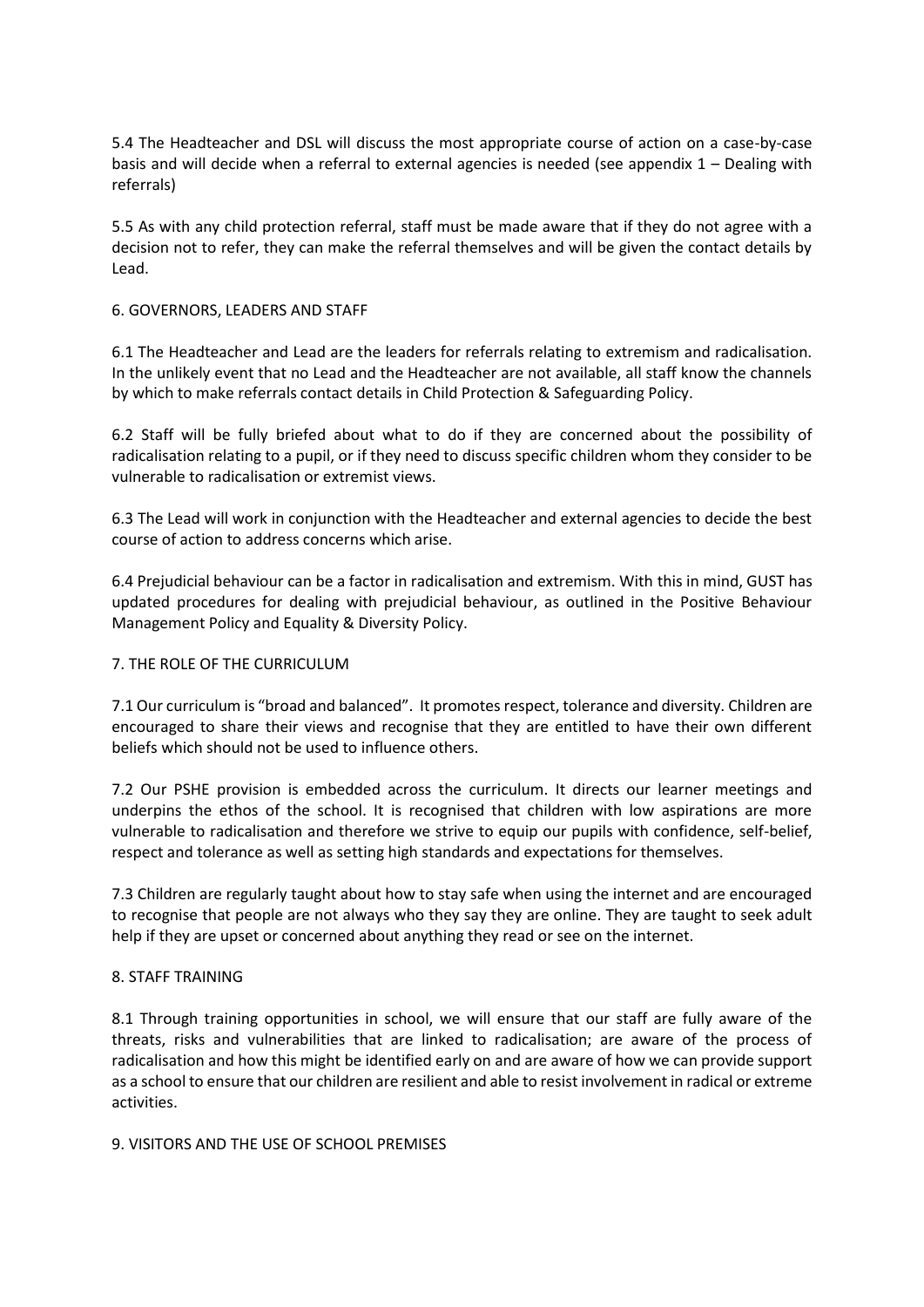9.1 If any member of staff wishes to invite a visitor in the school, they must first complete a visitor request form. (See Appendix 2 – School Visitor Request Form). Only after written agreement from the Head Teacher can the visitor enter school and then they will be subject to relevant safeguarding checks, in line with the schools policies and procedures and the production of photo identification. Children are NEVER left unsupervised with external visitors, regardless of safeguarding check outcomes.

9.2 Upon arriving at the school, all visitors including contractors, will read the child protection and safeguarding guidance and be made aware of who the Lead is and how to report any concerns which they may experience.

9.3 If any agreement is made to allow non-school groups or organisations to use the premises, appropriate checks will be made before agreeing the contract. Usage will be monitored and in the event of any behaviour not in-keeping with the Preventing Radicalisation and Extremism Policy, the school will contact the police and terminate the contract.

#### 10. POLICY REVIEW

10.1 The GUST Preventing Radicalisation and Extremism Policy will be reviewed annually as part of the overall Child Protection and Safeguarding policy review.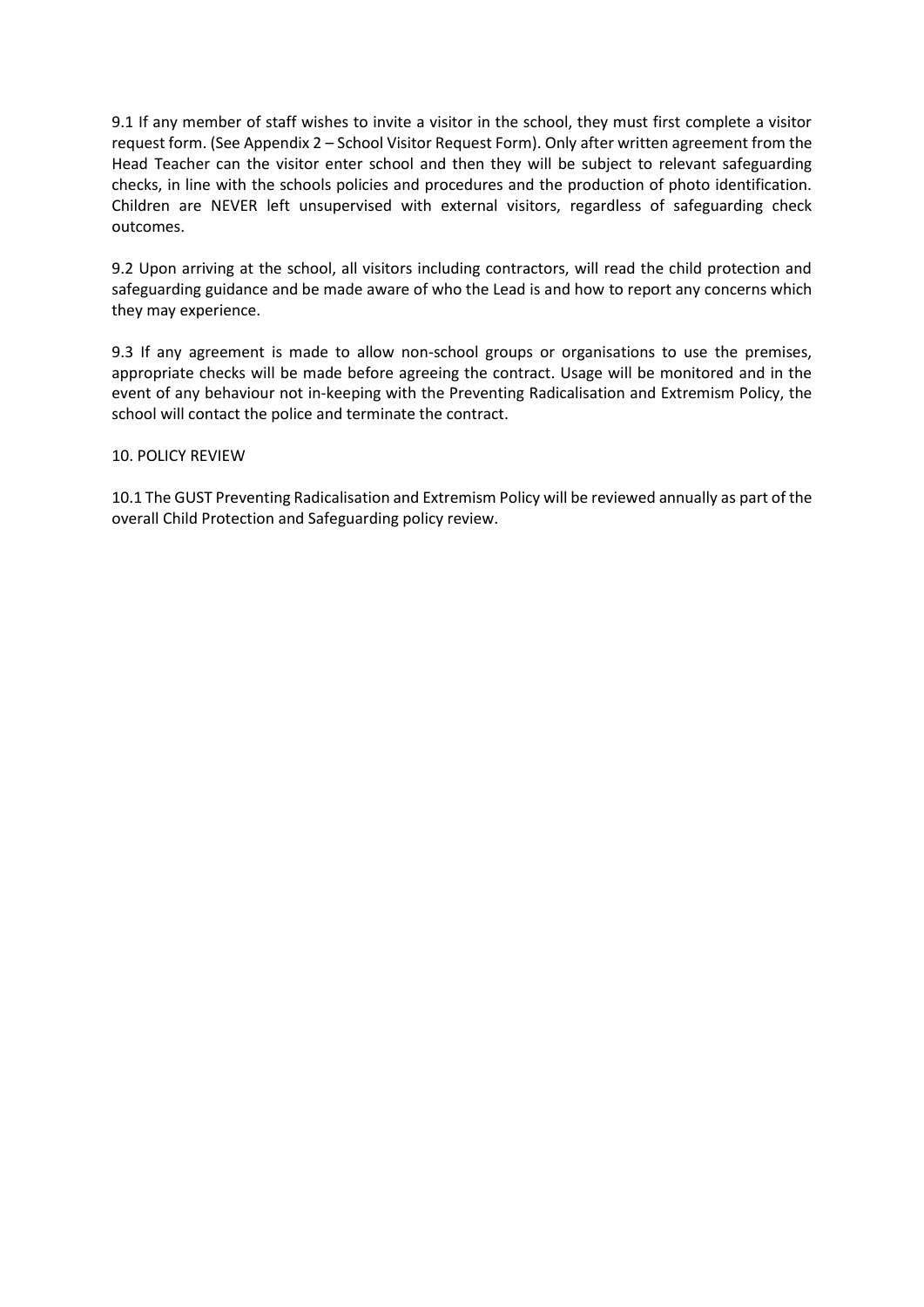## Appendix 1 – Dealing with referrals

We are aware of the potential indicating factors that a child is vulnerable to being radicalised or exposed to extreme views, including peer pressure, influence from other people or the internet, bullying, crime and anti-social behaviour, family tensions, race/hate crime, lack of self-esteem or identity, prejudicial behaviour and personal or political grievances.

In the event of prejudicial behaviour the following system will be followed:

- All incidents of prejudicial behaviour will be reported directly to the Safeguarding Lead or the Head Teacher.
- All incidents will be fully investigated and recorded in line with the Positive Behaviour Policy and records will be kept in line with procedures for any other safeguarding incident.
- Parents/carers will be contacted and the incident discussed in detail, aiming to identify motivating factors, any changes in circumstances at home, parental views of the incident and to assess whether the incident is serious enough to warrant a further referral. A note of this meeting is kept alongside the initial referral in the Safeguarding folder.
- The Safeguarding Lead follow-up any referrals for a period of four weeks after the incident to assess whether there is a change in behaviour and/or attitude. A further meeting with parents/carers would be held if there is not a significant positive change in behaviour.
- If deemed necessary, serious incidents will be discussed and referred to the local children's social care team.
- In the event of a referral relating to serious concerns about potential radicalisation or extremism, the school will also contact [preventmailbox@northumbria.pnn.police.uk](mailto:preventmailbox@northumbria.pnn.police.uk)